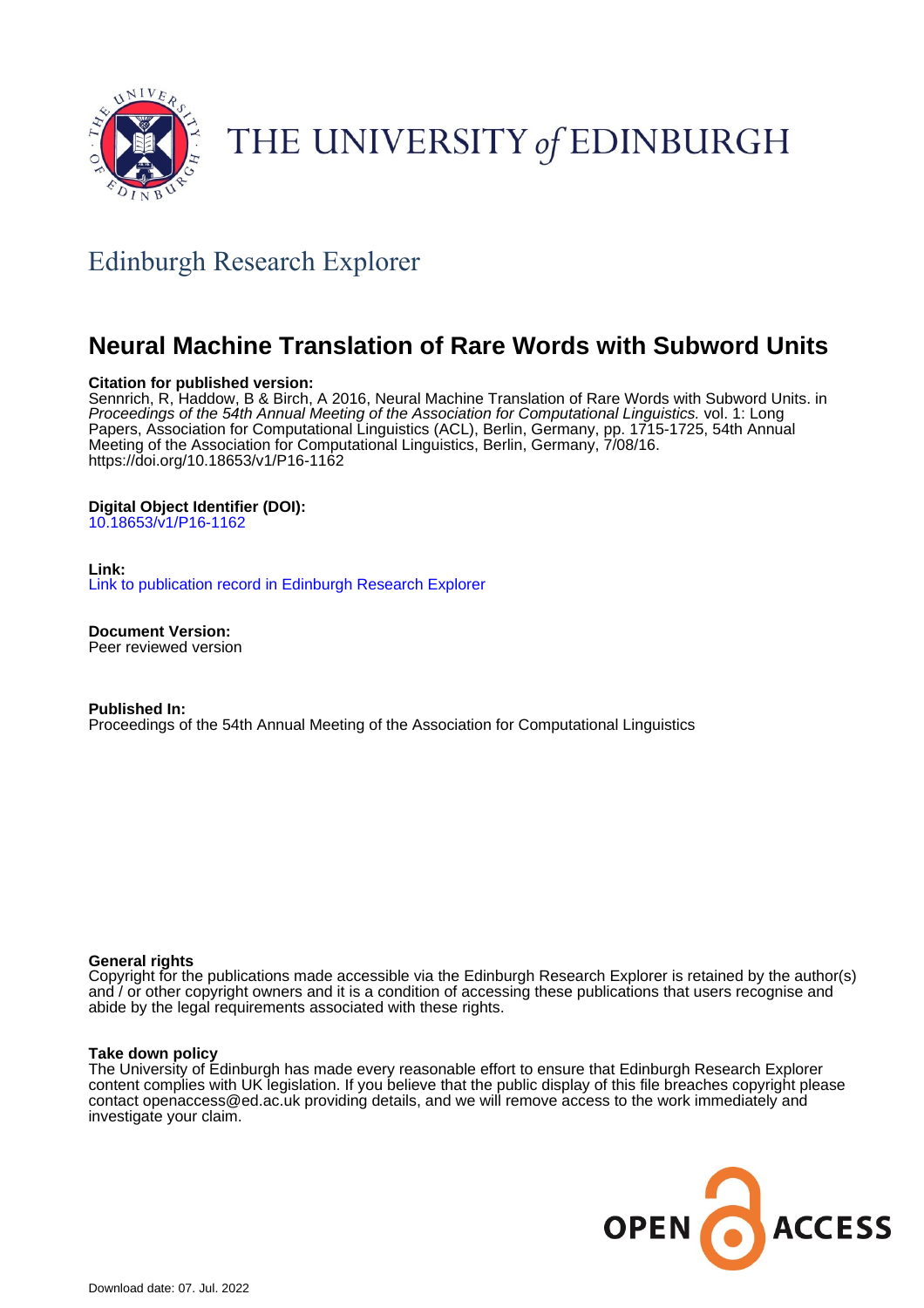# Neural Machine Translation of Rare Words with Subword Units

Rico Sennrich and Barry Haddow and Alexandra Birch

School of Informatics, University of Edinburgh

{rico.sennrich,a.birch}@ed.ac.uk, bhaddow@inf.ed.ac.uk

## Abstract

Neural machine translation (NMT) models typically operate with a fixed vocabulary, but translation is an open-vocabulary problem. Previous work addresses the translation of out-of-vocabulary words by backing off to a dictionary. In this paper, we introduce a simpler and more effective approach, making the NMT model capable of open-vocabulary translation by encoding rare and unknown words as sequences of subword units. This is based on the intuition that various word classes are translatable via smaller units than words, for instance names (via character copying or transliteration), compounds (via compositional translation), and cognates and loanwords (via phonological and morphological transformations). We discuss the suitability of different word segmentation techniques, including simple character  $n$ gram models and a segmentation based on the *byte pair encoding* compression algorithm, and empirically show that subword models improve over a back-off dictionary baseline for the WMT 15 translation tasks English→German and English→Russian by up to 1.1 and 1.3 BLEU, respectively.

# 1 Introduction

Neural machine translation has recently shown impressive results (Kalchbrenner and Blunsom, 2013; Sutskever et al., 2014; Bahdanau et al., 2015). However, the translation of rare words is an open problem. The vocabulary of neural models is typically limited to 30 000–50 000 words, but translation is an open-vocabulary problem, and especially for languages with productive word formation processes such as agglutination and compounding, translation models require mechanisms that go below the word level. As an example, consider compounds such as the German *Abwasser|behandlungs|anlange* 'sewage water treatment plant', for which a segmented, variable-length representation is intuitively more appealing than encoding the word as a fixed-length vector.

For word-level NMT models, the translation of out-of-vocabulary words has been addressed through a back-off to a dictionary look-up (Jean et al., 2015; Luong et al., 2015b). We note that such techniques make assumptions that often do not hold true in practice. For instance, there is not always a 1-to-1 correspondence between source and target words because of variance in the degree of morphological synthesis between languages, like in our introductory compounding example. Also, word-level models are unable to translate or generate unseen words. Copying unknown words into the target text, as done by (Jean et al., 2015; Luong et al., 2015b), is a reasonable strategy for names, but morphological changes and transliteration is often required, especially if alphabets differ.

We investigate NMT models that operate on the level of subword units. Our main goal is to model open-vocabulary translation in the NMT network itself, without requiring a back-off model for rare words. In addition to making the translation process simpler, we also find that the subword models achieve better accuracy for the translation of rare words than large-vocabulary models and back-off dictionaries, and are able to productively generate new words that were not seen at training time. Our analysis shows that the neural networks are able to learn compounding and transliteration from subword representations.

This paper has two main contributions:

• We show that open-vocabulary neural ma-

The research presented in this publication was conducted in cooperation with Samsung Electronics Polska sp. z o.o. - Samsung R&D Institute Poland.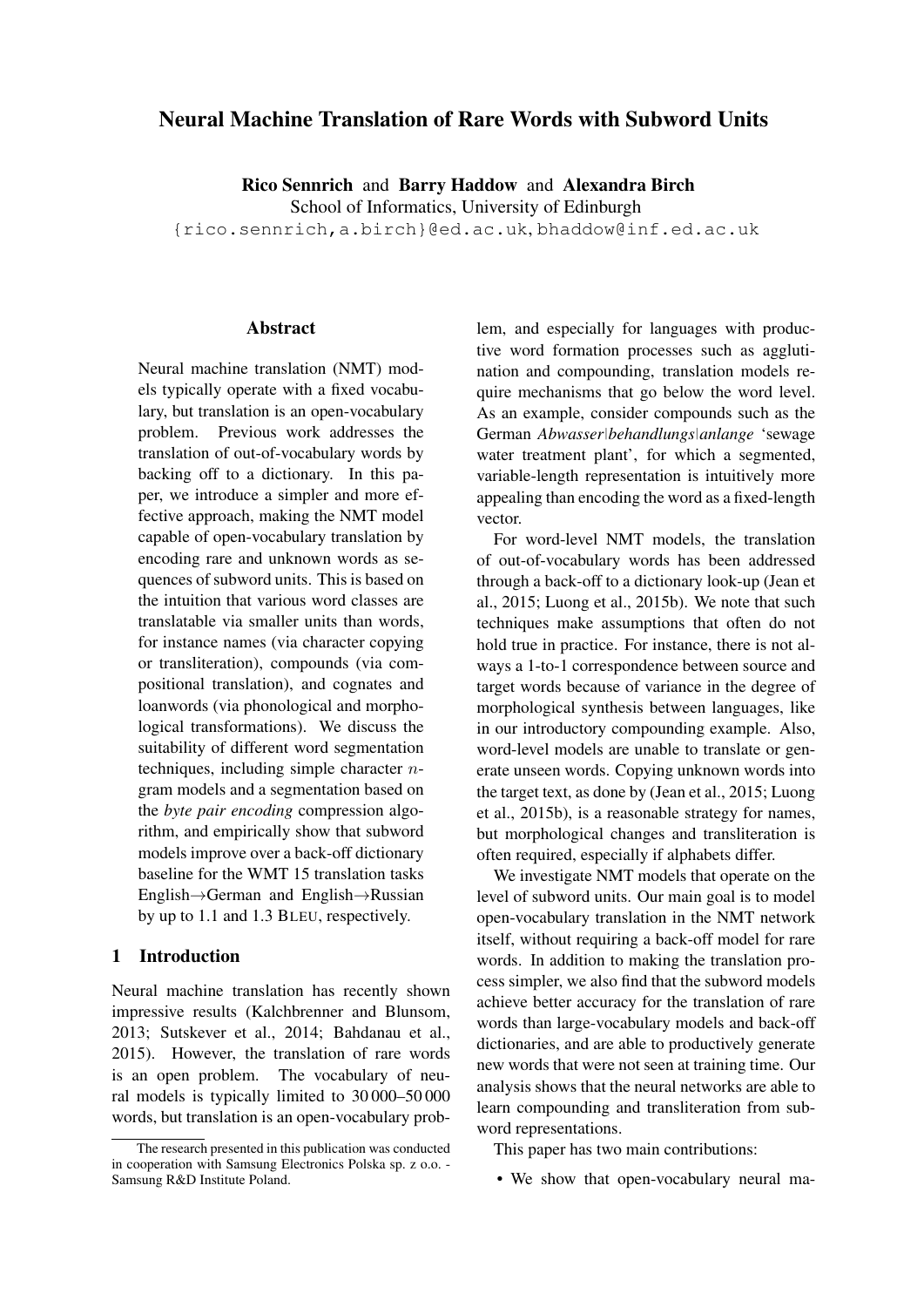chine translation is possible by encoding (rare) words via subword units. We find our architecture simpler and more effective than using large vocabularies and back-off dictionaries (Jean et al., 2015; Luong et al., 2015b).

• We adapt *byte pair encoding* (BPE) (Gage, 1994), a compression algorithm, to the task of word segmentation. BPE allows for the representation of an open vocabulary through a fixed-size vocabulary of variable-length character sequences, making it a very suitable word segmentation strategy for neural network models.

## 2 Neural Machine Translation

We follow the neural machine translation architecture by Bahdanau et al. (2015), which we will briefly summarize here. However, we note that our approach is not specific to this architecture.

The neural machine translation system is implemented as an encoder-decoder network with recurrent neural networks.

The encoder is a bidirectional neural network with gated recurrent units (Cho et al., 2014) that reads an input sequence  $x = (x_1, ..., x_m)$ and calculates a forward sequence of hidden states  $(\vec{h}_1, ..., \vec{h}_m)$ , and a backward sequence  $(\overline{h}_1, ..., \overline{h}_m)$ . The hidden states  $\overline{h}_j$  and  $\overline{h}_j$  are concatenated to obtain the annotation vector  $h_i$ .

The decoder is a recurrent neural network that predicts a target sequence  $y = (y_1, ..., y_n)$ . Each word  $y_i$  is predicted based on a recurrent hidden state  $s_i$ , the previously predicted word  $y_{i-1}$ , and a context vector  $c_i$ .  $c_i$  is computed as a weighted sum of the annotations  $h_i$ . The weight of each annotation  $h_j$  is computed through an *alignment model*  $\alpha_{ij}$ , which models the probability that  $y_i$  is aligned to  $x_i$ . The alignment model is a singlelayer feedforward neural network that is learned jointly with the rest of the network through backpropagation.

A detailed description can be found in (Bahdanau et al., 2015). Training is performed on a parallel corpus with stochastic gradient descent. For translation, a beam search with small beam size is employed.

# 3 Subword Translation

The main motivation behind this paper is that the translation of some words is transparent in

that they are translatable by a competent translator even if they are novel to him or her, based on a translation of known subword units such as morphemes or phonemes. Word categories whose translation is potentially transparent include:

- named entities. Between languages that share an alphabet, names can often be copied from source to target text. Transcription or transliteration may be required, especially if the alphabets or syllabaries differ. Example: Barack Obama (English; German) Барак Обама (Russian) バラク・オバマ (ba-ra-ku o-ba-ma) (Japanese)
- cognates and loanwords. Cognates and loanwords with a common origin can differ in regular ways between languages, so that character-level translation rules are sufficient (Tiedemann, 2012). Example: claustrophobia (English) Klaustrophobie (German) Клаустрофобия (Klaustrofobiâ) (Russian)
- morphologically complex words. Words containing multiple morphemes, for instance formed via compounding, affixation, or inflection, may be translatable by translating the morphemes separately. Example: solar system (English) Sonnensystem (Sonne + System) (German) Naprendszer (Nap + Rendszer) (Hungarian)

In an analysis of 100 rare tokens (not among the 50 000 most frequent types) in our German training data<sup>1</sup>, the majority of tokens are potentially translatable from English through smaller units. We find 56 compounds, 21 names, 6 loanwords with a common origin (*emancipate*→*emanzipieren*), 5 cases of transparent affixation (*sweetish* 'sweet' + '-ish' → *süßlich* 'süß' + '-lich'), 1 number and 1 computer language identifier.

Our hypothesis is that a segmentation of rare words into appropriate subword units is sufficient to allow for the neural translation network to learn transparent translations, and to generalize this knowledge to translate and produce unseen words.<sup>2</sup> We provide empirical support for this hy-

<sup>1</sup> Primarily parliamentary proceedings and web crawl data.

 $2$ Not every segmentation we produce is transparent. While we expect no performance benefit from opaque segmentations, i.e. segmentations where the units cannot be translated independently, our NMT models show robustness towards oversplitting.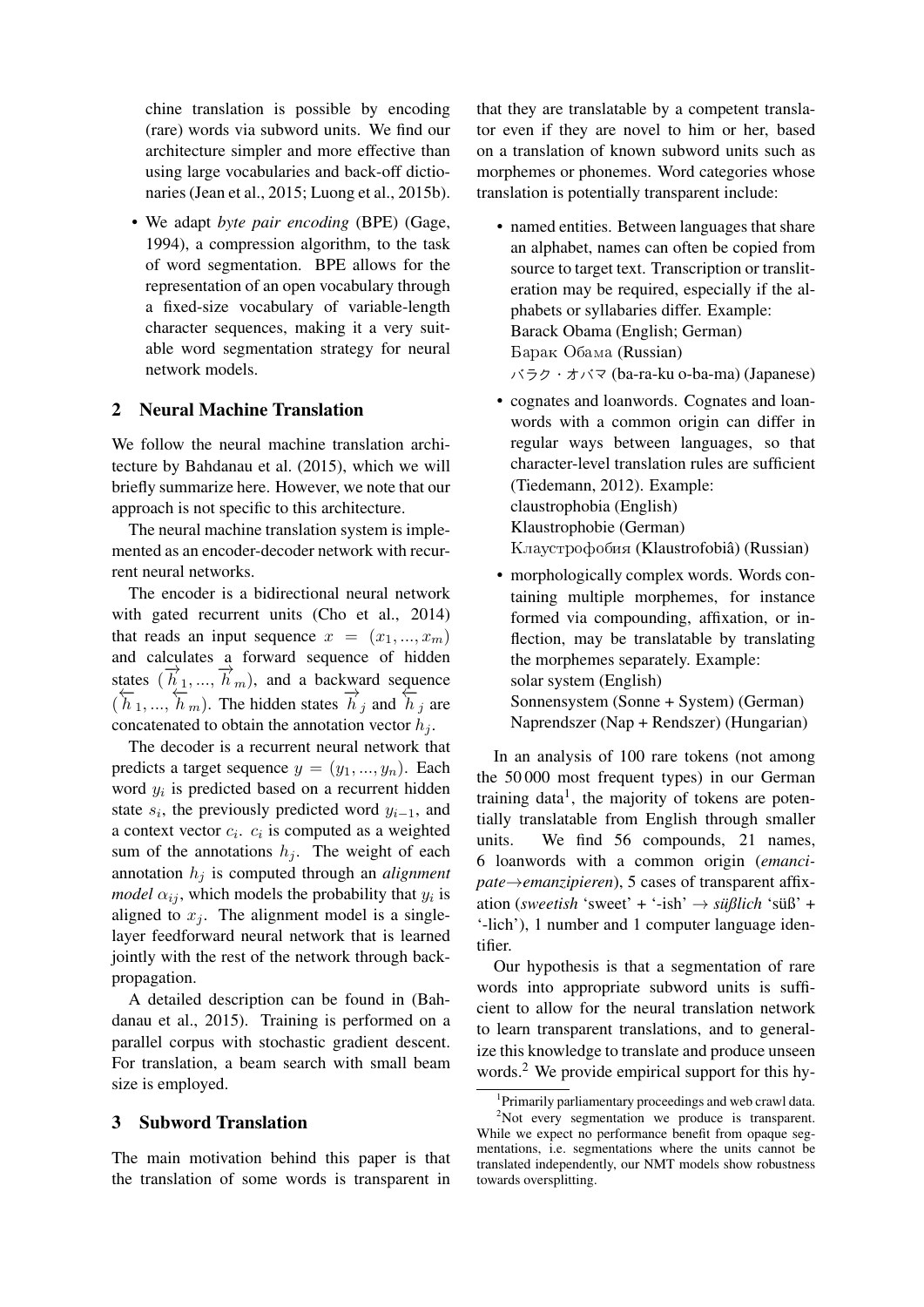pothesis in Sections 4 and 5. First, we discuss different subword representations.

# 3.1 Related Work

For Statistical Machine Translation (SMT), the translation of unknown words has been the subject of intensive research.

A large proportion of unknown words are names, which can just be copied into the target text if both languages share an alphabet. If alphabets differ, transliteration is required (Durrani et al., 2014). Character-based translation has also been investigated with phrase-based models, which proved especially successful for closely related languages (Vilar et al., 2007; Tiedemann, 2009; Neubig et al., 2012).

The segmentation of morphologically complex words such as compounds is widely used for SMT, and various algorithms for morpheme segmentation have been investigated (Nießen and Ney, 2000; Koehn and Knight, 2003; Virpioja et al., 2007; Stallard et al., 2012). Segmentation algorithms commonly used for phrase-based SMT tend to be conservative in their splitting decisions, whereas we aim for an aggressive segmentation that allows for open-vocabulary translation with a compact network vocabulary, and without having to resort to back-off dictionaries.

The best choice of subword units may be taskspecific. For speech recognition, phone-level language models have been used (Bazzi and Glass, 2000). Mikolov et al. (2012) investigate subword language models, and propose to use syllables. For multilingual segmentation tasks, multilingual algorithms have been proposed (Snyder and Barzilay, 2008). We find these intriguing, but inapplicable at test time.

Various techniques have been proposed to produce fixed-length continuous word vectors based on characters or morphemes (Luong et al., 2013; Botha and Blunsom, 2014; Ling et al., 2015a; Kim et al., 2015). An effort to apply such techniques to NMT, parallel to ours, has found no significant improvement over word-based approaches (Ling et al., 2015b). One technical difference from our work is that the attention mechanism still operates on the level of words in the model by Ling et al. (2015b), and that the representation of each word is fixed-length. We expect that the attention mechanism benefits from our variable-length representation: the network can learn to place attention on different subword units at each step. Recall our introductory example *Abwasserbehandlungsanlange*, for which a subword segmentation avoids the information bottleneck of a fixed-length representation.

Neural machine translation differs from phrasebased methods in that there are strong incentives to minimize the vocabulary size of neural models to increase time and space efficiency, and to allow for translation without back-off models. At the same time, we also want a compact representation of the text itself, since an increase in text length reduces efficiency and increases the distances over which neural models need to pass information.

A simple method to manipulate the trade-off between vocabulary size and text size is to use shortlists of unsegmented words, using subword units only for rare words. As an alternative, we propose a segmentation algorithm based on byte pair encoding (BPE), which lets us learn a vocabulary that provides a good compression rate of the text.

# 3.2 Byte Pair Encoding (BPE)

Byte Pair Encoding (BPE) (Gage, 1994) is a simple data compression technique that iteratively replaces the most frequent pair of bytes in a sequence with a single, unused byte. We adapt this algorithm for word segmentation. Instead of merging frequent pairs of bytes, we merge characters or character sequences.

Firstly, we initialize the symbol vocabulary with the character vocabulary, and represent each word as a sequence of characters, plus a special end-ofword symbol ' $\cdot$ ', which allows us to restore the original tokenization after translation. We iteratively count all symbol pairs and replace each occurrence of the most frequent pair ('A', 'B') with a new symbol 'AB'. Each merge operation produces a new symbol which represents a character  $n$ -gram. Frequent character  $n$ -grams (or whole words) are eventually merged into a single symbol, thus BPE requires no shortlist. The final symbol vocabulary size is equal to the size of the initial vocabulary, plus the number of merge operations – the latter is the only hyperparameter of the algorithm.

For efficiency, we do not consider pairs that cross word boundaries. The algorithm can thus be run on the dictionary extracted from a text, with each word being weighted by its frequency. A minimal Python implementation is shown in Al-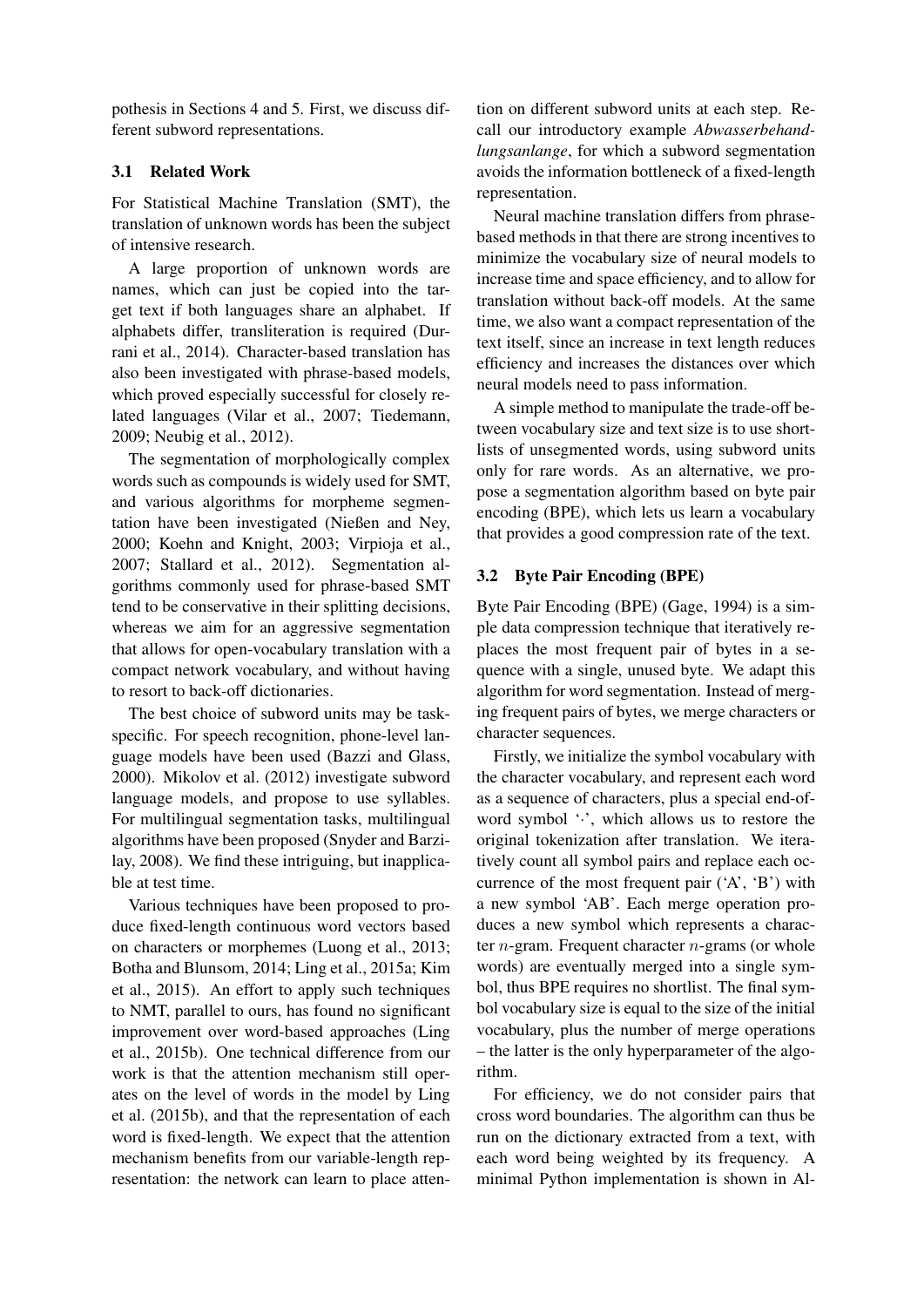#### Algorithm 1 Learn BPE operations

```
import re, collections
def get_stats(vocab):
  pairs = collections.defaultdict(int)
  for word, freq in vocab.items():
    swmbols = word.split()for i in range(len(symbols)-1):
      pairs[symbols[i],symbols[i+1]] += freq
  return pairs
def merge vocab(pair, v in):
  v out = {} {}
  bigram = re.escape(' '.join(pair))
  p = re.compile(r'(? \le |\S)'+bigarrow(r' (? \le |\S)')for word in v_in:
w_out = p.sub(''.join(pair), word)
    v_out[w_out] = v_in[word]return v_out
vocab = {'1 o w </w>' : 5, '1 o w e r </w>' : 2,
         'n e w e s t </w>':6, 'w i d e s t </w>':3}
num merges = 10for i in range(num_merges):
 pairs = get_stats(vocab)
  best = max(pairs, key=pairs.get)
  vocab = merge_vocab(best, vocab)
  print(best)
```

```
r \cdot \longrightarrow r\log \rightarrow \log\log \rightarrow low
e r· \rightarrow er·
```
Figure 1: BPE merge operations learned from dictionary {'low', 'lowest', 'newer', 'wider'}.

gorithm 1. In practice, we increase efficiency by indexing all pairs, and updating data structures incrementally.

The main difference to other compression algorithms, such as Huffman encoding, which have been proposed to produce a variable-length encoding of words for NMT (Chitnis and DeNero, 2015), is that our symbol sequences are still interpretable as subword units, and that the network can generalize to translate and produce new words (unseen at training time) on the basis of these subword units.

Figure 1 shows a toy example of learned BPE operations. At test time, we first split words into sequences of characters, then apply the learned operations to merge the characters into larger, known symbols. This is applicable to any word, and allows for open-vocabulary networks with fixed symbol vocabularies.<sup>3</sup> In our example, the OOV 'lower' would be segmented into 'low er·'.

We evaluate two methods of applying BPE: learning two independent encodings, one for the source, one for the target vocabulary, or learning the encoding on the union of the two vocabularies (which we call *joint BPE*).<sup>4</sup> The former has the advantage of being more compact in terms of text and vocabulary size, and having stronger guarantees that each subword unit has been seen in the training text of the respective language, whereas the latter improves consistency between the source and the target segmentation. If we apply BPE independently, the same name may be segmented differently in the two languages, which makes it harder for the neural models to learn a mapping between the subword units. To increase the consistency between English and Russian segmentation despite the differing alphabets, we transliterate the Russian vocabulary into Latin characters with ISO-9 to learn the joint BPE encoding, then transliterate the BPE merge operations back into Cyrillic to apply them to the Russian training text.<sup>5</sup>

# 4 Evaluation

We aim to answer the following empirical questions:

- Can we improve the translation of rare and unseen words in neural machine translation by representing them via subword units?
- Which segmentation into subword units performs best in terms of vocabulary size, text size, and translation quality?

We perform experiments on data from the shared translation task of WMT 2015. For English→German, our training set consists of 4.2 million sentence pairs, or approximately 100 million tokens. For English→Russian, the training set consists of 2.6 million sentence pairs, or approximately 50 million tokens. We tokenize and truecase the data with the scripts provided in Moses (Koehn et al., 2007). We use newstest2013 as development set, and report results on newstest2014 and newstest2015.

We report results with BLEU (*mteval-v13a.pl*), and CHRF3 (Popović, 2015), a character n-gram  $F<sub>3</sub>$  score which was found to correlate well with

<sup>&</sup>lt;sup>3</sup>The only symbols that will be unknown at test time are unknown characters, or symbols of which all occurrences in the training text have been merged into larger symbols, like 'safeguar', which has all occurrences in our training text merged into 'safeguard'. We observed no such symbols at test time, but the issue could be easily solved by recursively reversing specific merges until all symbols are known.

<sup>&</sup>lt;sup>4</sup>In practice, we simply concatenate the source and target side of the training set to learn joint BPE.

<sup>5</sup> Since the Russian training text also contains words that use the Latin alphabet, we also apply the Latin BPE operations.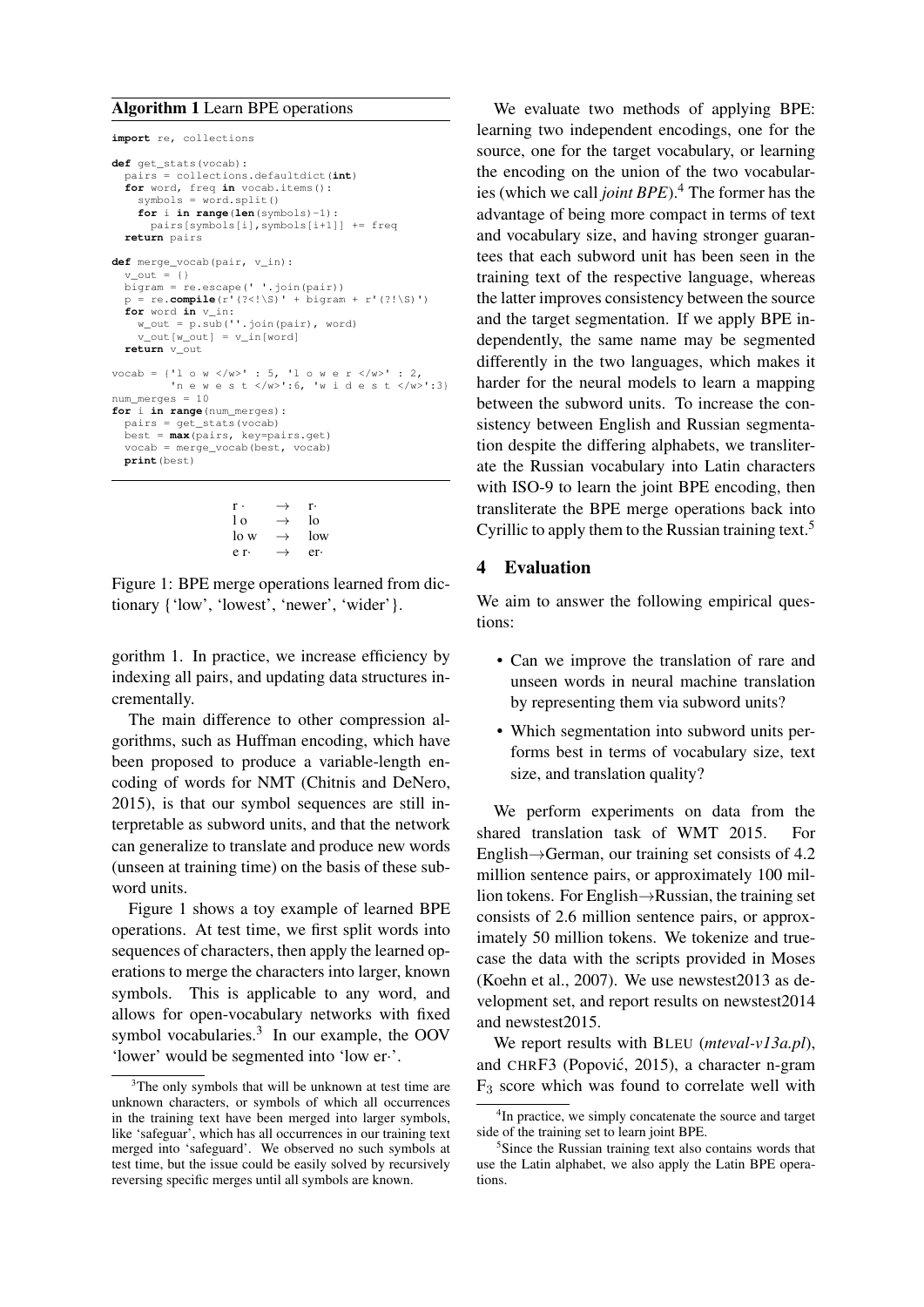human judgments, especially for translations out of English (Stanojevic et al., 2015). Since our ´ main claim is concerned with the translation of rare and unseen words, we report separate statistics for these. We measure these through unigram  $F_1$ , which we calculate as the harmonic mean of clipped unigram precision and recall.<sup>6</sup>

We perform all experiments with Groundhog<sup>7</sup> (Bahdanau et al., 2015). We generally follow settings by previous work (Bahdanau et al., 2015; Jean et al., 2015). All networks have a hidden layer size of 1000, and an embedding layer size of 620. Following Jean et al. (2015), we only keep a shortlist of  $\tau = 30000$  words in memory.

During training, we use Adadelta (Zeiler, 2012), a minibatch size of 80, and reshuffle the training set between epochs. We train a network for approximately 7 days, then take the last 4 saved models (models being saved every 12 hours), and continue training each with a fixed embedding layer (as suggested by (Jean et al., 2015)) for 12 hours. We perform two independent training runs for each models, once with cut-off for gradient clipping (Pascanu et al., 2013) of 5.0, once with a cut-off of 1.0 – the latter produced better single models for most settings. We report results of the system that performed best on our development set (newstest2013), and of an ensemble of all 8 models.

We use a beam size of 12 for beam search, with probabilities normalized by sentence length. We use a bilingual dictionary based on fast-align (Dyer et al., 2013). For our baseline, this serves as back-off dictionary for rare words. We also use the dictionary to speed up translation for all experiments, only performing the softmax over a filtered list of candidate translations (like Jean et al. (2015), we use  $K = 30000$ ;  $K' = 10$ .

## 4.1 Subword statistics

Apart from translation quality, which we will verify empirically, our main objective is to represent an open vocabulary through a compact fixed-size subword vocabulary, and allow for efficient training and decoding.<sup>8</sup>

Statistics for different segmentations of the Ger-

man side of the parallel data are shown in Table 1. A simple baseline is the segmentation of words into character  $n$ -grams.<sup>9</sup> Character  $n$ -grams allow for different trade-offs between sequence length (# tokens) and vocabulary size (# types), depending on the choice of  $n$ . The increase in sequence length is substantial; one way to reduce sequence length is to leave a shortlist of the  $k$  most frequent word types unsegmented. Only the unigram representation is truly open-vocabulary. However, the unigram representation performed poorly in preliminary experiments, and we report translation results with a bigram representation, which is empirically better, but unable to produce some tokens in the test set with the training set vocabulary.

We report statistics for several word segmentation techniques that have proven useful in previous SMT research, including frequency-based compound splitting (Koehn and Knight, 2003), rulebased hyphenation (Liang, 1983), and Morfessor (Creutz and Lagus, 2002). We find that they only moderately reduce vocabulary size, and do not solve the unknown word problem, and we thus find them unsuitable for our goal of open-vocabulary translation without back-off dictionary.

BPE meets our goal of being open-vocabulary, and the learned merge operations can be applied to the test set to obtain a segmentation with no unknown symbols. $10$  Its main difference from the character-level model is that the more compact representation of BPE allows for shorter sequences, and that the attention model operates on variable-length units.<sup>11</sup> Table 1 shows BPE with 59 500 merge operations, and joint BPE with 89 500 operations.

In practice, we did not include infrequent subword units in the NMT network vocabulary, since there is noise in the subword symbol sets, e.g. because of characters from foreign alphabets. Hence, our network vocabularies in Table 2 are typically slightly smaller than the number of types in Table 1.

<sup>&</sup>lt;sup>6</sup>Clipped unigram precision is essentially 1-gram BLEU without brevity penalty.

<sup>7</sup>github.com/sebastien-j/LV\_groundhog

<sup>&</sup>lt;sup>8</sup>The time complexity of encoder-decoder architectures is at least linear to sequence length, and oversplitting harms efficiency.

 $9$ Our character n-grams do not cross word boundaries. We mark whether a subword is word-final or not with a special character, which allows us to restore the original tokenization.

<sup>&</sup>lt;sup>10</sup>Joint BPE can produce segments that are unknown because they only occur in the English training text, but these are rare (0.05% of test tokens).

<sup>&</sup>lt;sup>11</sup>We highlighted the limitations of word-level attention in section 3.1. At the other end of the spectrum, the character level is suboptimal for alignment (Tiedemann, 2009).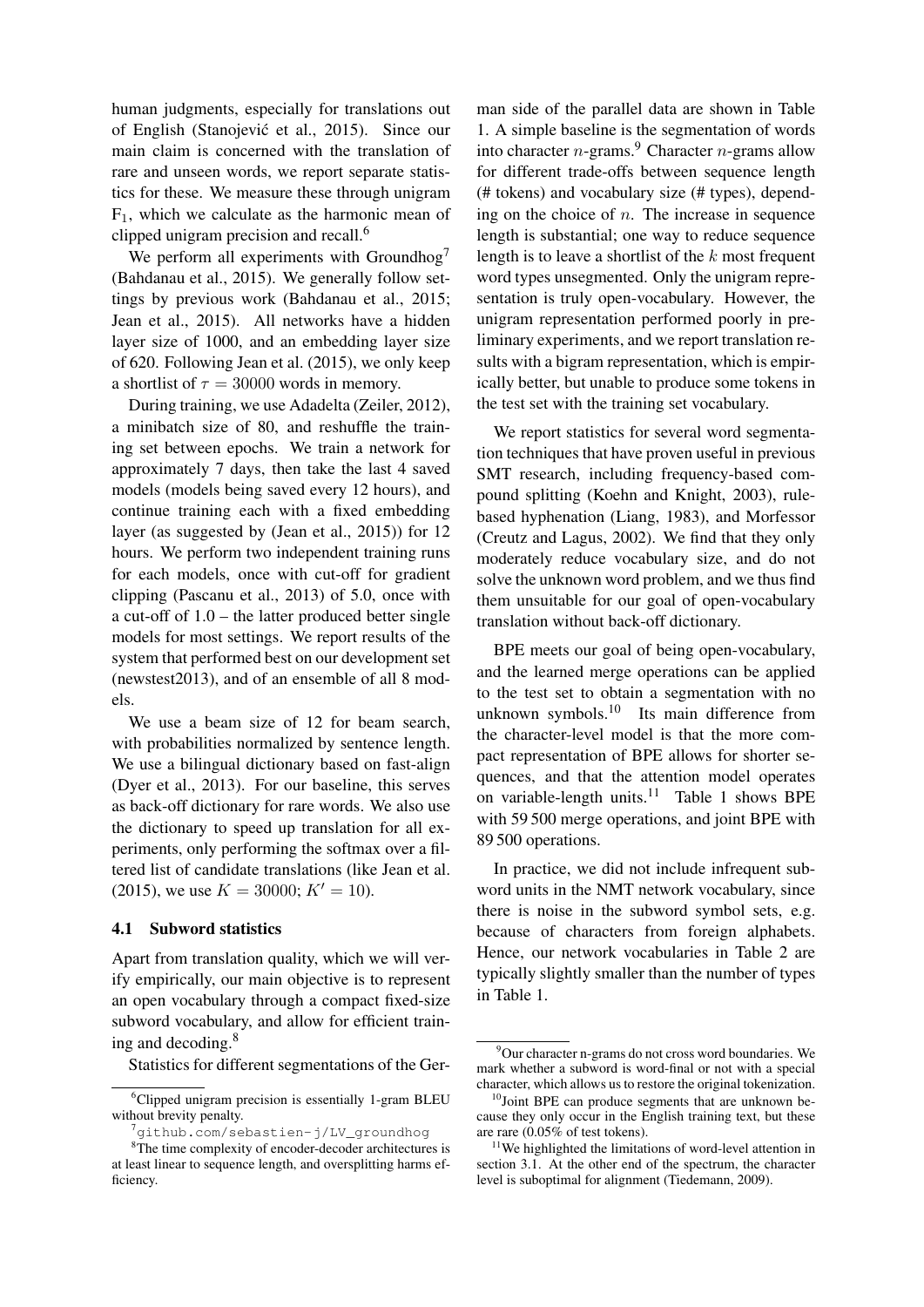|                                          |                          |        | vocabulary<br>BLEU |                          | CHRF3                                                       |               | unigram $F_1$ (%)                  |                       |                    |  |      |
|------------------------------------------|--------------------------|--------|--------------------|--------------------------|-------------------------------------------------------------|---------------|------------------------------------|-----------------------|--------------------|--|------|
| name                                     | segmentation shortlist   |        | source             |                          | $\frac{1}{2}$ target single ens-8 single ens-8 all rare OOV |               |                                    |                       |                    |  |      |
| syntax-based (Sennrich and Haddow, 2015) |                          |        | 24.4               | $\overline{\phantom{a}}$ | 55.3                                                        |               |                                    |                       | $-159.1$ 46.0 37.7 |  |      |
| WUnk                                     | $\overline{\phantom{a}}$ |        |                    | $-300000500000$          | 20.6 22.8                                                   |               |                                    | 47.2 48.9 56.7 20.4   |                    |  | 0.0  |
| WDict                                    | $\sim$                   |        |                    | $-300000500000$          | 22.0                                                        | 24.2          | 50.5 52.4 58.1 36.8 36.8           |                       |                    |  |      |
| $C2-50k$                                 | char-bigram              | 50 000 | 60,000             | 60 000                   |                                                             | $22.8$ $25.3$ |                                    | 51.9 53.5 58.4 40.5   |                    |  | 30.9 |
| BPE-60k                                  | <b>BPE</b>               | $\sim$ | 60 000             | 60000                    | 21.5                                                        | 24.5          |                                    | 52.0 $53.9$ 58.4 40.9 |                    |  | 29.3 |
|                                          | BPE-J90k BPE (joint)     |        | $-90000$           | 90 000                   |                                                             |               | 22.8 24.7 51.7 54.1 58.5 41.8 33.6 |                       |                    |  |      |

Table 2: English $\rightarrow$ German translation performance (BLEU, CHRF3 and unigram F<sub>1</sub>) on newstest2015. Ens-8: ensemble of 8 models. Best NMT system in bold. Unigram  $F_1$  (with ensembles) is computed for all words ( $n = 44085$ ), rare words (not among top 50 000 in training set;  $n = 2900$ ), and OOVs (not in training set;  $n = 1168$ ).

| segmentation                            | # tokens         | # types   | # UNK             |
|-----------------------------------------|------------------|-----------|-------------------|
| none                                    | $100 \text{ m}$  | 1750000   | 1079              |
| characters                              | 550 m            | 3000      | $\mathbf{\Omega}$ |
| character bigrams                       | $306 \text{ m}$  | 20 000    | 34                |
| character trigrams                      | $214 \text{ m}$  | 120 000   | 59                |
| compound splitting $\triangle$          | $102 \text{ m}$  | 1 100 000 | 643               |
| morfessor*                              | 109 <sub>m</sub> | 544 000   | 237               |
| hyphenation $\degree$                   | 186 m            | 404 000   | 230               |
| <b>BPE</b>                              | $112 \text{ m}$  | 63000     | 0                 |
| BPE (joint)                             | 111 m            | 82000     | 32                |
| character bigrams<br>(shortlist: 50000) | 129 <sub>m</sub> | 69000     | 34                |

Table 1: Corpus statistics for German training corpus with different word segmentation techniques. #UNK: number of unknown tokens in newstest2013.  $\triangle$ : (Koehn and Knight, 2003); \*: (Creutz and Lagus, 2002);  $\diamond$ : (Liang, 1983).

#### 4.2 Translation experiments

English→German translation results are shown in Table 2; English→Russian results in Table 3.

Our baseline WDict is a word-level model with a back-off dictionary. It differs from WUnk in that the latter uses no back-off dictionary, and just represents out-of-vocabulary words as  $UNK<sup>12</sup>$ . The back-off dictionary improves unigram  $F_1$  for rare and unseen words, although the improvement is smaller for English→Russian, since the back-off dictionary is incapable of transliterating names.

All subword systems operate without a back-off dictionary. We first focus on unigram  $F_1$ , where all systems improve over the baseline, especially for rare words  $(36.8\% \rightarrow 41.8\%$  for EN $\rightarrow$ DE;  $26.5\% \rightarrow 29.7\%$  for EN $\rightarrow$ RU). For OOVs, the baseline strategy of copying unknown words works well for English→German. However, when alphabets differ, like in English→Russian, the subword models do much better.

Unigram  $F_1$  scores indicate that learning the BPE symbols on the vocabulary union (BPE-J90k) is more effective than learning them separately (BPE-60k), and more effective than using character bigrams with a shortlist of 50 000 unsegmented words (C2-50k), but all reported subword segmentations are viable choices and outperform the back-off dictionary baseline.

Our subword representations cause big improvements in the translation of rare and unseen words, but these only constitute 9-11% of the test sets. Since rare words tend to carry central information in a sentence, we suspect that BLEU and CHRF3 underestimate their effect on translation quality. Still, we also see improvements over the baseline in total unigram  $F_1$ , as well as BLEU and CHRF3, and the subword ensembles outperform the WDict baseline by 0.3–1.3 BLEU and 0.6–2 CHRF3. There is some inconsistency between BLEU and CHRF3, which we attribute to the fact that BLEU has a precision bias, and CHRF3 a recall bias.

For English→German, we observe the best BLEU score of 25.3 with C2-50k, but the best CHRF3 score of 54.1 with BPE-J90k. For comparison to the (to our knowledge) best non-neural MT system on this data set, we report syntaxbased SMT results (Sennrich and Haddow, 2015). We observe that our best systems outperform the syntax-based system in terms of BLEU, but not in terms of CHRF3. Regarding other neural systems, Luong et al. (2015a) report a BLEU score of 25.9 on newstest2015, but we note that they use an ensemble of 8 independently trained models, and also report strong improvements from applying dropout, which we did not use. We are confident that our improvements to the translation of rare words are orthogonal to improvements achievable through other improvements in the network archi-

<sup>&</sup>lt;sup>12</sup>We use *UNK* for words that are outside the model vocabulary, and *OOV* for those that do not occur in the training text.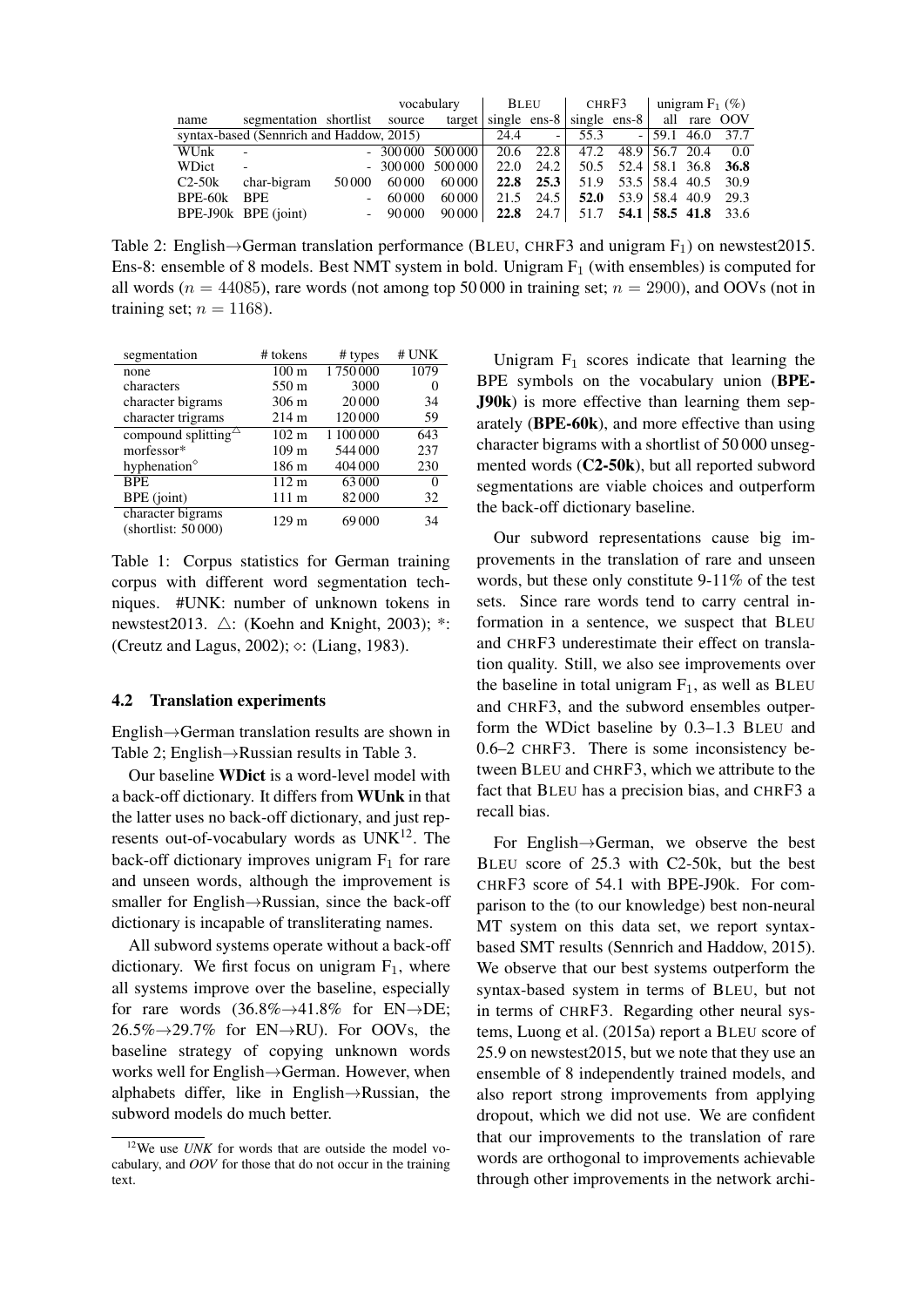tecture, training algorithm, or better ensembles.

For English→Russian, the state of the art is the phrase-based system by Haddow et al. (2015). It outperforms our WDict baseline by 1.5 BLEU. The subword models are a step towards closing this gap, and BPE-J90k yields an improvement of 1.3 BLEU, and 2.0 CHRF3, over WDict.

As a further comment on our translation results, we want to emphasize that performance variability is still an open problem with NMT. On our development set, we observe differences of up to 1 BLEU between different models. For single systems, we report the results of the model that performs best on dev (out of 8), which has a stabilizing effect, but how to control for randomness deserves further attention in future research.

## 5 Analysis

#### 5.1 Unigram accuracy

Our main claims are that the translation of rare and unknown words is poor in word-level NMT models, and that subword models improve the translation of these word types. To further illustrate the effect of different subword segmentations on the translation of rare and unseen words, we plot target-side words sorted by their frequency in the training set. $^{13}$  To analyze the effect of vocabulary size, we also include the system C2-3/500k, which is a system with the same vocabulary size as the WDict baseline, and character bigrams to represent unseen words.

Figure 2 shows results for the English–German ensemble systems on newstest2015. Unigram  $F_1$  of all systems tends to decrease for lowerfrequency words. The baseline system has a spike in  $F_1$  for OOVs, i.e. words that do not occur in the training text. This is because a high proportion of OOVs are names, for which a copy from the source to the target text is a good strategy for English→German.

The systems with a target vocabulary of 500 000 words mostly differ in how well they translate words with rank > 500 000. A back-off dictionary is an obvious improvement over producing UNK, but the subword system C2-3/500k achieves better performance. Note that all OOVs that the backoff dictionary produces are words that are copied from the source, usually names, while the subword systems can productively form new words such as compounds.

For the 50 000 most frequent words, the representation is the same for all neural networks, and all neural networks achieve comparable unigram  $F_1$  for this category. For the interval between frequency rank 50 000 and 500 000, the comparison between C2-3/500k and C2-50k unveils an interesting difference. The two systems only differ in the size of the shortlist, with C2-3/500k representing words in this interval as single units, and C2- 50k via subword units. We find that the performance of C2-3/500k degrades heavily up to frequency rank 500 000, at which point the model switches to a subword representation and performance recovers. The performance of C2-50k remains more stable. We attribute this to the fact that subword units are less sparse than words. In our training set, the frequency rank 50 000 corresponds to a frequency of 60 in the training data; the frequency rank 500 000 to a frequency of 2. Because subword representations are less sparse, reducing the size of the network vocabulary, and representing more words via subword units, can lead to better performance.

The  $F_1$  numbers hide some qualitative differences between systems. For English→German, WDict produces few OOVs (26.5% recall), but with high precision (60.6%) , whereas the subword systems achieve higher recall, but lower precision. We note that the character bigram model C2-50k produces the most OOV words, and achieves relatively low precision of 29.1% for this category. However, it outperforms the back-off dictionary in recall (33.0%). BPE-60k, which suffers from transliteration (or copy) errors due to segmentation inconsistencies, obtains a slightly better precision (32.4%), but a worse recall (26.6%). In contrast to BPE-60k, the joint BPE encoding of BPE-J90k improves both precision (38.6%) and recall  $(29.8\%)$ .

For English→Russian, unknown names can only rarely be copied, and usually require transliteration. Consequently, the WDict baseline performs more poorly for OOVs (9.2% precision; 5.2% recall), and the subword models improve both precision and recall (21.9% precision and 15.6% recall for BPE-J90k).

 $13$ We perform binning of words with the same training set frequency, and apply bezier smoothing to the graph.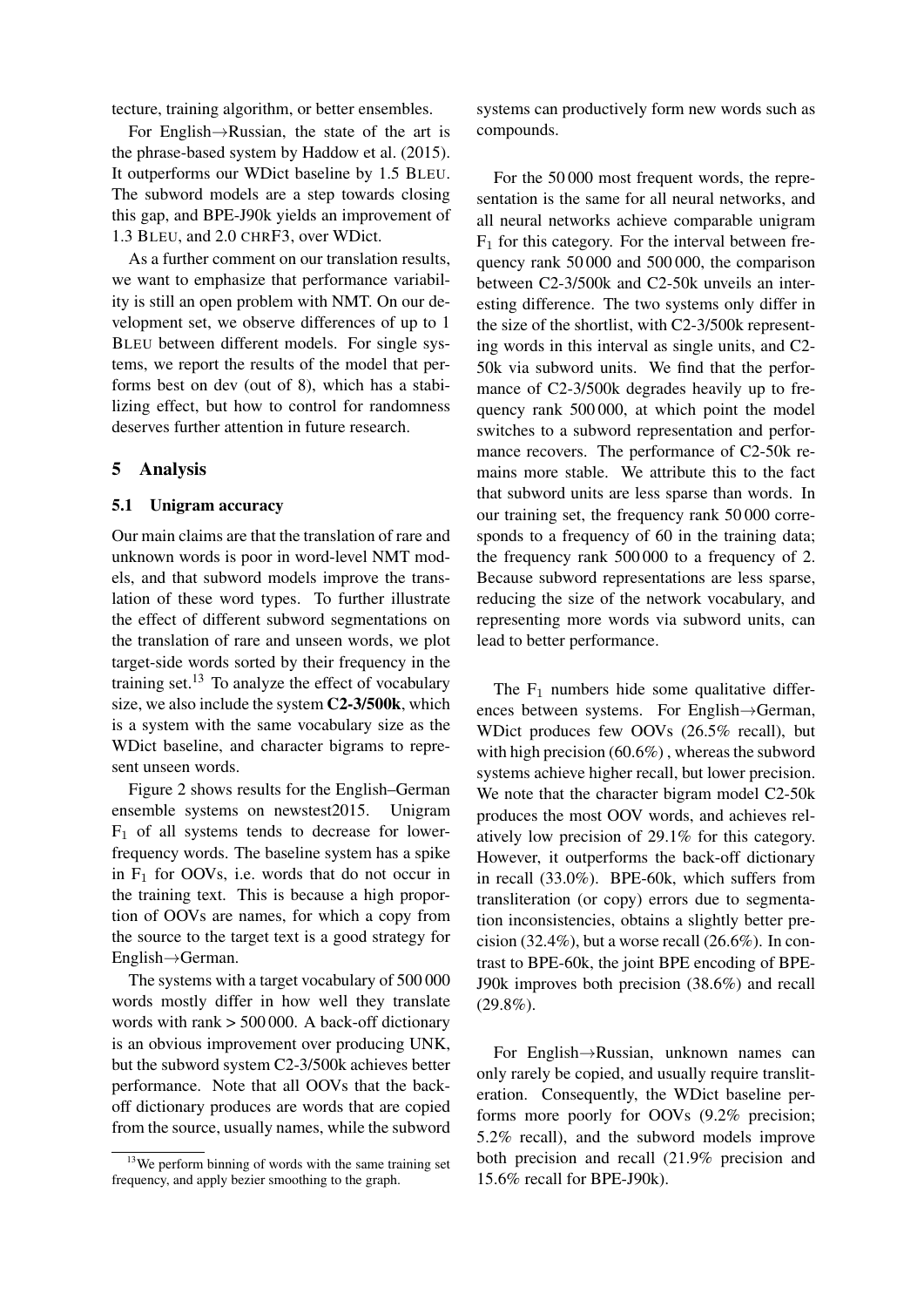|          |                                    |                          | vocabulary<br>BLEU |         | CHRF3 |                  | unigram $F_1$ (%)                                      |                            |  |  |                    |
|----------|------------------------------------|--------------------------|--------------------|---------|-------|------------------|--------------------------------------------------------|----------------------------|--|--|--------------------|
| name     | segmentation shortlist             |                          | source             | target  |       |                  | single ens-8 $\vert$ single ens-8 $\vert$ all rare OOV |                            |  |  |                    |
|          | phrase-based (Haddow et al., 2015) |                          |                    |         | 24.3  | $-1$             | 53.8                                                   |                            |  |  | $-156.0$ 31.3 16.5 |
| WUnk     | $\overline{a}$                     |                          | $-300000$          | 500 000 |       | 18.8 22.4        |                                                        | 46.5 49.9 54.2 25.2        |  |  | $0.0\,$            |
| WDict    | $\sim$                             |                          | $-300000$          | 500 000 | 19.1  | 22.8             |                                                        | 47.5 51.0 54.8 26.5 6.6    |  |  |                    |
| $C2-50k$ | char-bigram                        | 50 000                   | 60 000             | 60 000  |       | $20.9$ 24.1      |                                                        | 49.0 51.6 55.2 27.8 17.4   |  |  |                    |
| BPE-60k  | <b>BPE</b>                         | $\overline{\phantom{a}}$ | 60000              | 60 000  | 20.5  | 23.6             |                                                        | 49.8 $52.7   55.3 29.7$    |  |  | 15.6               |
|          | BPE-J90k BPE (joint)               |                          | $-90000$           | 100 000 |       | 20.4 <b>24.1</b> |                                                        | 49.7 $53.0$ 55.8 29.7 18.3 |  |  |                    |

Table 3: English $\rightarrow$ Russian translation performance (BLEU, CHRF3 and unigram F<sub>1</sub>) on newstest2015. Ens-8: ensemble of 8 models. Best NMT system in bold. Unigram  $F_1$  (with ensembles) is computed for all words ( $n = 55654$ ), rare words (not among top 50 000 in training set;  $n = 5442$ ), and OOVs (not in training set;  $n = 851$ ).



Figure 2: English $\rightarrow$ German unigram F<sub>1</sub> on newstest2015 plotted by training set frequency rank for different NMT systems.

#### 5.2 Manual Analysis

Table 4 shows two translation examples for the translation direction English→German, Table 5 for English→Russian. The baseline system fails for all of the examples, either by deleting content (*health*), or by copying source words that should be translated or transliterated. The subword translations of *health research institutes* show that the subword systems are capable of learning translations when oversplitting (*re* $search \rightarrow Folrs|ch|un|g$ , or when the segmentation does not match morpheme boundaries: the segmentation *Forschungs|instituten* would be linguistically more plausible, and simpler to align to the English *research institutes*, than the segmentation *Forsch|ungsinstitu|ten* in the BPE-60k system, but still, a correct translation is produced. If the systems have failed to learn a translation due to data sparseness, like for *asinine*, which should be translated as *dumm*, we see translations that are wrong,

| system       | sentence                                                            |
|--------------|---------------------------------------------------------------------|
| source       | health research institutes                                          |
| reference    | Gesundheitsforschungsinstitute                                      |
| <b>WDict</b> | Forschungsinstitute                                                 |
| $C2-50k$     | Folrslchlunlgslinlstlitlutliolneln                                  |
| BPE-60k      | Gesundheits forsch ungsinstitu ten                                  |
| BPE-J90k     | Gesundheits forsch ungsin stitute                                   |
| source       | asinine situation                                                   |
| reference    | dumme Situation                                                     |
| <b>WDict</b> | asinine situation $\rightarrow$ UNK $\rightarrow$ asinine           |
| $C2-50k$     | $\alpha$ as in line situation $\rightarrow$ As lines helitulated in |
| BPE-60k      | as in line situation $\rightarrow$ A lin line-Situation             |
| BPE-J90K     | as in line situation $\rightarrow$ As in lin-Situation              |

Table 4: English→German translation example. "|" marks subword boundaries.

but could be plausible for (partial) loanwords (*asinine Situation*→*Asinin-Situation*).

The English→Russian examples show that the subword systems are capable of transliteration. However, transliteration errors do occur, either due to ambiguous transliterations, or because of non-consistent segmentations between source and target text which make it hard for the system to learn a transliteration mapping. Note that the BPE-60k system encodes *Mirzayeva* inconsistently for the two language pairs (*Mirz|ayeva*→Ìèð|çà|åâà *Mir|za|eva*). This example is still translated correctly, but we observe spurious insertions and deletions of characters in the BPE-60k system. An example is the transliteration of *rakfisk*, where a  $\pi$  is inserted and a  $\kappa$ is deleted. We trace this error back to translation pairs in the training data with inconsistent segmentations, such as  $(p|rak|ri|ti \rightarrow npa|kpmr|li$ (pra|krit|i)), from which the translation ( $rak \rightarrow \pi$ pa) is erroneously learned. The segmentation of the joint BPE system (BPE-J90k) is more consistent (*pra|krit|i*→ïðà|êðèò|è (pra|krit|i)).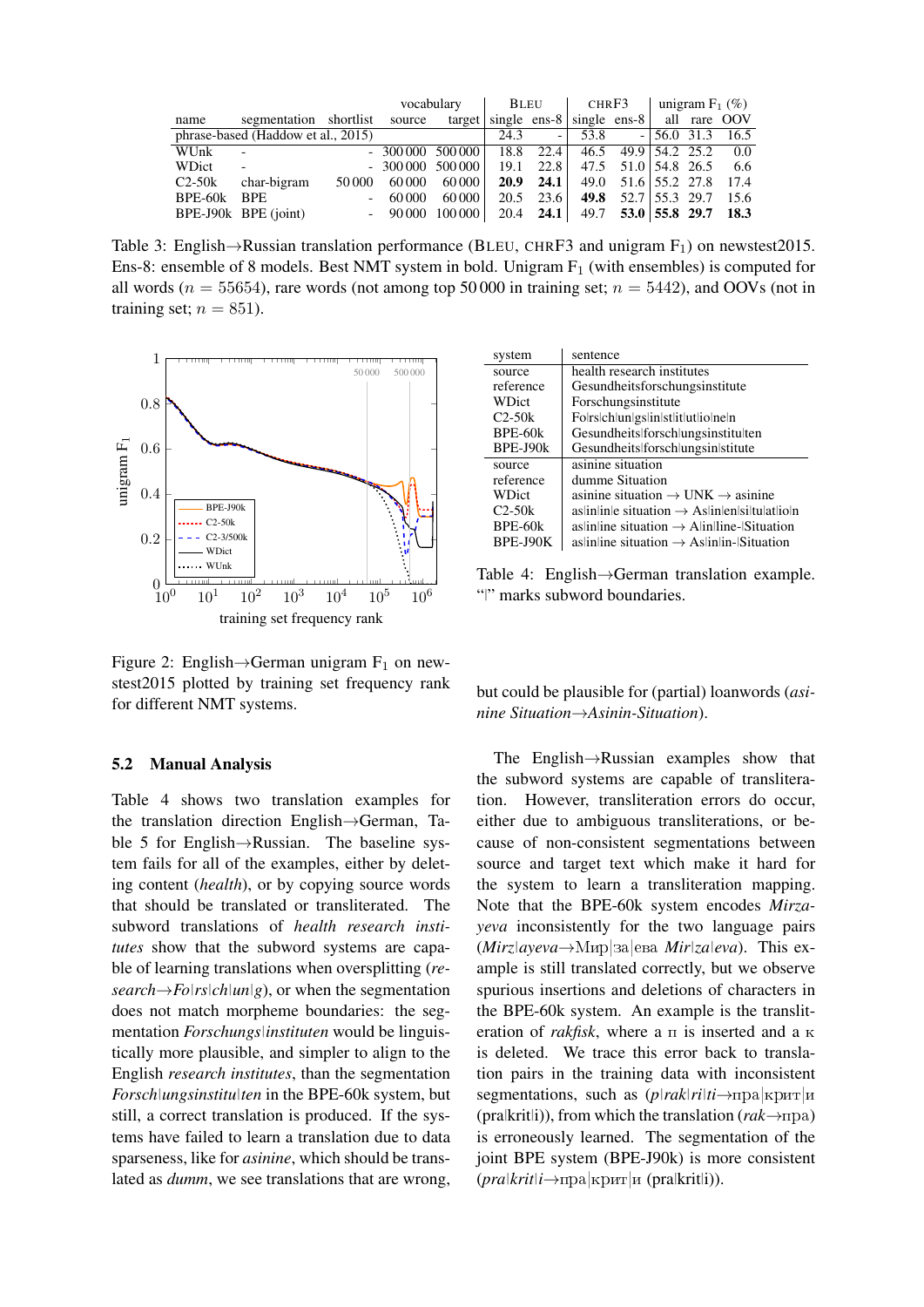| system    | sentence                                                      |
|-----------|---------------------------------------------------------------|
| source    | Mirzayeva                                                     |
| reference | Мирзаева (Mirzaeva)                                           |
| WDict     | Mirzayeva $\rightarrow$ UNK $\rightarrow$ Mirzayeva           |
| $C2-50k$  | $Milrzlaylevla \rightarrow Mu p3 ae ba (Milrzlaelva)$         |
| $BPE-60k$ | Mirzlayeva $\rightarrow$ Mup 3a eBa (Mirzaleva)               |
| BPE-J90k  | Mir za yeva $\rightarrow$ Mup 3a eBa (Mir za eva)             |
| source    | rakfisk                                                       |
| reference | ракфиска (rakfiska)                                           |
| WDict     | rakfisk $\rightarrow$ UNK $\rightarrow$ rakfisk               |
| $C2-50k$  | ra kf is k $\rightarrow$ pa k $\phi$   $\mu$ c k (ra kf is k) |
| BPE-60k   | rak f isk $\rightarrow$ пра $ \phi $ иск (pra f isk)          |
| BPE-J90k  | rak f isk $\rightarrow$ рак ф иска (rak f iska)               |
|           |                                                               |

Table 5: English→Russian translation examples. "|" marks subword boundaries.

# 6 Conclusion

The main contribution of this paper is that we show that neural machine translation systems are capable of open-vocabulary translation by representing rare and unseen words as a sequence of subword units. $14$  This is both simpler and more effective than using a back-off translation model. We introduce a variant of byte pair encoding for word segmentation, which is capable of encoding open vocabularies with a compact symbol vocabulary of variable-length subword units. We show performance gains over the baseline with both BPE segmentation, and a simple character bigram segmentation.

Our analysis shows that not only out-ofvocabulary words, but also rare in-vocabulary words are translated poorly by our baseline NMT system, and that reducing the vocabulary size of subword models can actually improve performance. In this work, our choice of vocabulary size is somewhat arbitrary, and mainly motivated by comparison to prior work. One avenue of future research is to learn the optimal vocabulary size for a translation task, which we expect to depend on the language pair and amount of training data, automatically. We also believe there is further potential in bilingually informed segmentation algorithms to create more alignable subword units, although the segmentation algorithm cannot rely on the target text at runtime.

While the relative effectiveness will depend on language-specific factors such as vocabulary size, we believe that subword segmentations are suitable for most language pairs, eliminating the need for large NMT vocabularies or back-off models.

#### Acknowledgments

We thank Maja Popović for her implementation of CHRF, with which we verified our reimplementation. The research presented in this publication was conducted in cooperation with Samsung Electronics Polska sp. z o.o. - Samsung R&D Institute Poland. This project received funding from the European Union's Horizon 2020 research and innovation programme under grant agreement 645452 (QT21).

## **References**

- Dzmitry Bahdanau, Kyunghyun Cho, and Yoshua Bengio. 2015. Neural Machine Translation by Jointly Learning to Align and Translate. In *Proceedings of the International Conference on Learning Representations (ICLR)*.
- Issam Bazzi and James R. Glass. 2000. Modeling outof-vocabulary words for robust speech recognition. In *Sixth International Conference on Spoken Language Processing, ICSLP 2000 / INTERSPEECH 2000*, pages 401–404, Beijing, China.
- Jan A. Botha and Phil Blunsom. 2014. Compositional Morphology for Word Representations and Language Modelling. In *Proceedings of the 31st International Conference on Machine Learning (ICML)*, Beijing, China.
- Rohan Chitnis and John DeNero. 2015. Variable-Length Word Encodings for Neural Translation Models. In *Proceedings of the 2015 Conference on Empirical Methods in Natural Language Processing (EMNLP)*.
- Kyunghyun Cho, Bart van Merrienboer, Caglar Gulcehre, Dzmitry Bahdanau, Fethi Bougares, Holger Schwenk, and Yoshua Bengio. 2014. Learning Phrase Representations using RNN Encoder– Decoder for Statistical Machine Translation. In *Proceedings of the 2014 Conference on Empirical Methods in Natural Language Processing (EMNLP)*, pages 1724–1734, Doha, Qatar. Association for Computational Linguistics.
- Mathias Creutz and Krista Lagus. 2002. Unsupervised Discovery of Morphemes. In *Proceedings of the ACL-02 Workshop on Morphological and Phonological Learning*, pages 21–30. Association for Computational Linguistics.
- Nadir Durrani, Hassan Sajjad, Hieu Hoang, and Philipp Koehn. 2014. Integrating an Unsupervised Transliteration Model into Statistical Machine Translation. In *Proceedings of the 14th Conference of the European Chapter of the Association for Computational Linguistics, EACL 2014*, pages 148–153, Gothenburg, Sweden.

 $14$ The source code of the segmentation algorithms is available at https://github.com/rsennrich/ subword-nmt.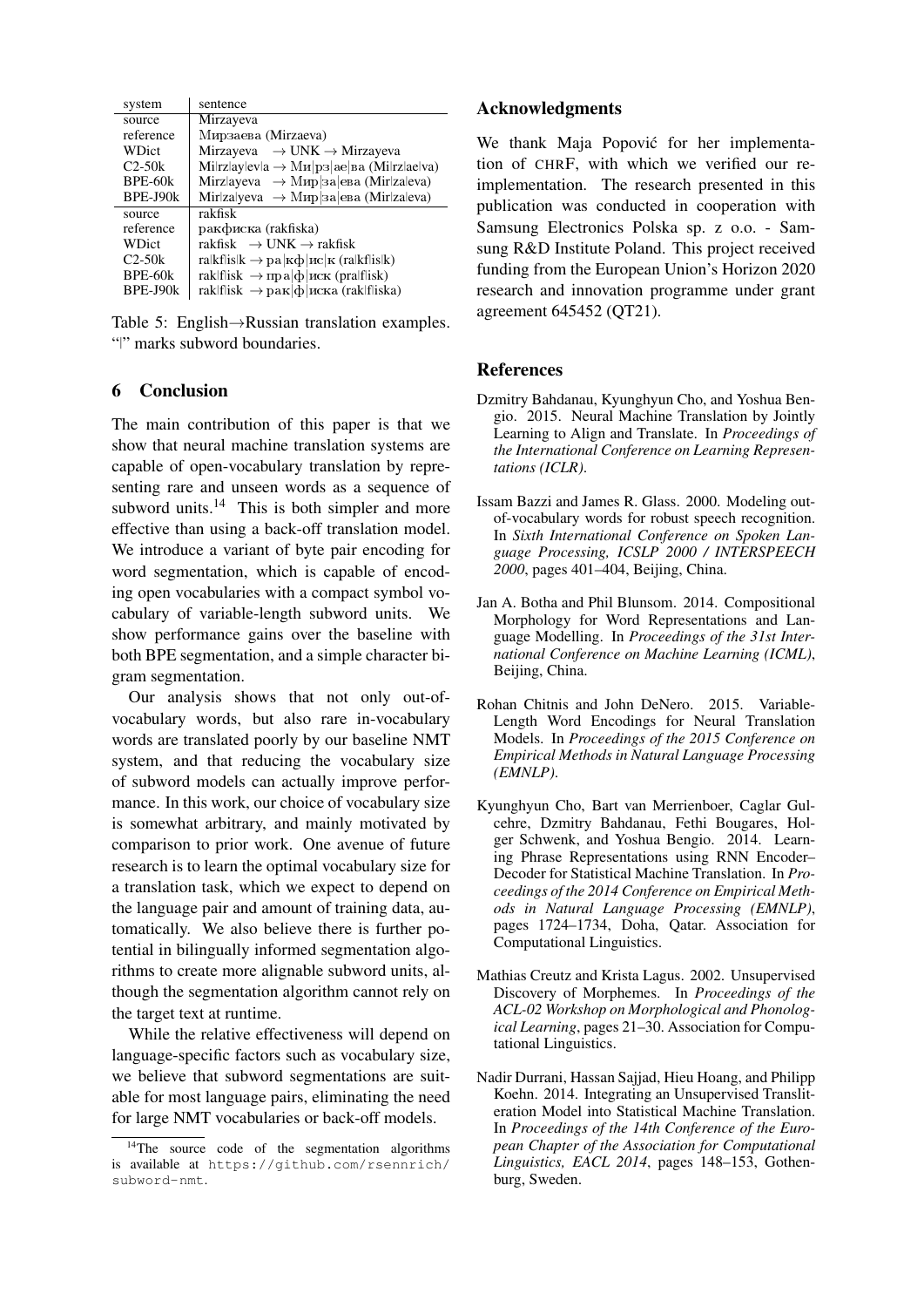- Chris Dyer, Victor Chahuneau, and Noah A. Smith. 2013. A Simple, Fast, and Effective Reparameterization of IBM Model 2. In *Proceedings of the 2013 Conference of the North American Chapter of the Association for Computational Linguistics: Human Language Technologies*, pages 644–648, Atlanta, Georgia. Association for Computational Linguistics.
- Philip Gage. 1994. A New Algorithm for Data Compression. *C Users J.*, 12(2):23–38, February.
- Barry Haddow, Matthias Huck, Alexandra Birch, Nikolay Bogoychev, and Philipp Koehn. 2015. The Edinburgh/JHU Phrase-based Machine Translation Systems for WMT 2015. In *Proceedings of the Tenth Workshop on Statistical Machine Translation*, pages 126–133, Lisbon, Portugal. Association for Computational Linguistics.
- Sébastien Jean, Kyunghyun Cho, Roland Memisevic, and Yoshua Bengio. 2015. On Using Very Large Target Vocabulary for Neural Machine Translation. In *Proceedings of the 53rd Annual Meeting of the Association for Computational Linguistics and the 7th International Joint Conference on Natural Language Processing (Volume 1: Long Papers)*, pages 1–10, Beijing, China. Association for Computational Linguistics.
- Nal Kalchbrenner and Phil Blunsom. 2013. Recurrent Continuous Translation Models. In *Proceedings of the 2013 Conference on Empirical Methods in Natural Language Processing*, Seattle. Association for Computational Linguistics.
- Yoon Kim, Yacine Jernite, David Sontag, and Alexander M. Rush. 2015. Character-Aware Neural Language Models. *CoRR*, abs/1508.06615.
- Philipp Koehn and Kevin Knight. 2003. Empirical Methods for Compound Splitting. In *EACL '03: Proceedings of the Tenth Conference on European Chapter of the Association for Computational Linguistics*, pages 187–193, Budapest, Hungary. Association for Computational Linguistics.
- Philipp Koehn, Hieu Hoang, Alexandra Birch, Chris Callison-Burch, Marcello Federico, Nicola Bertoldi, Brooke Cowan, Wade Shen, Christine Moran, Richard Zens, Chris Dyer, Ondřej Bojar, Alexandra Constantin, and Evan Herbst. 2007. Moses: Open Source Toolkit for Statistical Machine Translation. In *Proceedings of the ACL-2007 Demo and Poster Sessions*, pages 177–180, Prague, Czech Republic. Association for Computational Linguistics.
- Franklin M. Liang. 1983. *Word hy-phen-a-tion by com-put-er*. Ph.D. thesis, Stanford University, Department of Linguistics, Stanford, CA.
- Wang Ling, Chris Dyer, Alan W. Black, Isabel Trancoso, Ramon Fermandez, Silvio Amir, Luis Marujo, and Tiago Luis. 2015a. Finding Function in Form: Compositional Character Models for Open Vocabulary Word Representation. In *Proceedings of the*

*2015 Conference on Empirical Methods in Natural Language Processing (EMNLP)*, pages 1520– 1530, Lisbon, Portugal. Association for Computational Linguistics.

- Wang Ling, Isabel Trancoso, Chris Dyer, and Alan W. Black. 2015b. Character-based Neural Machine Translation. *ArXiv e-prints*, November.
- Thang Luong, Richard Socher, and Christopher D. Manning. 2013. Better Word Representations with Recursive Neural Networks for Morphology. In *Proceedings of the Seventeenth Conference on Computational Natural Language Learning, CoNLL 2013, Sofia, Bulgaria, August 8-9, 2013*, pages 104– 113.
- Thang Luong, Hieu Pham, and Christopher D. Manning. 2015a. Effective Approaches to Attentionbased Neural Machine Translation. In *Proceedings of the 2015 Conference on Empirical Methods in Natural Language Processing*, pages 1412– 1421, Lisbon, Portugal. Association for Computational Linguistics.
- Thang Luong, Ilya Sutskever, Quoc Le, Oriol Vinyals, and Wojciech Zaremba. 2015b. Addressing the Rare Word Problem in Neural Machine Translation. In *Proceedings of the 53rd Annual Meeting of the Association for Computational Linguistics and the 7th International Joint Conference on Natural Language Processing (Volume 1: Long Papers)*, pages 11–19, Beijing, China. Association for Computational Linguistics.
- Tomas Mikolov, Ilya Sutskever, Anoop Deoras, Hai-Son Le, Stefan Kombrink, and Jan Cernocký. 2012. Subword Language Modeling with Neural Networks. Unpublished.
- Graham Neubig, Taro Watanabe, Shinsuke Mori, and Tatsuya Kawahara. 2012. Machine Translation without Words through Substring Alignment. In *The 50th Annual Meeting of the Association for Computational Linguistics, Proceedings of the Conference, July 8-14, 2012, Jeju Island, Korea - Volume 1: Long Papers*, pages 165–174.
- Sonja Nießen and Hermann Ney. 2000. Improving SMT quality with morpho-syntactic analysis. In *18th Int. Conf. on Computational Linguistics*, pages 1081–1085.
- Razvan Pascanu, Tomas Mikolov, and Yoshua Bengio. 2013. On the difficulty of training recurrent neural networks. In *Proceedings of the 30th International Conference on Machine Learning, ICML 2013*, pages 1310–1318, Atlanta, USA.
- Maja Popovic. 2015. chrF: character n-gram F-score ´ for automatic MT evaluation. In *Proceedings of the Tenth Workshop on Statistical Machine Translation*, pages 392–395, Lisbon, Portugal. Association for Computational Linguistics.